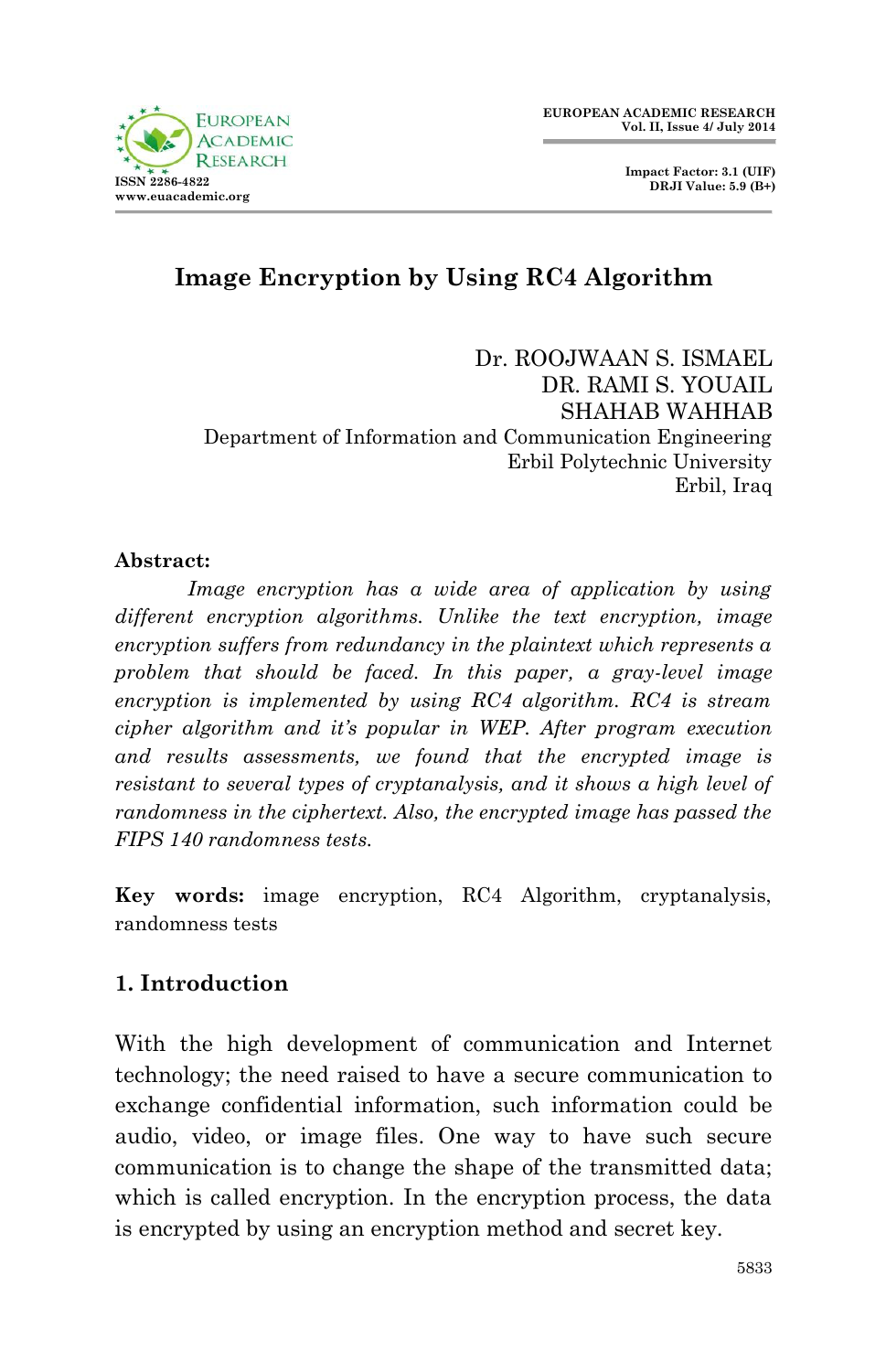Roojwaan S. Ismael, Rami S. Youail, Shahab Wahhab*-* **Image Encryption by Using RC4 Algorithm**

In this paper, the RC4 encryption algorithm is used to encrypt an image data file (gray level image); this method is widely used in WEP. After the implementation of this algorithm; the encrypted file is analyzed and subjected to many tests. The encrypted file showed good results during these tests.

Image encryption has been performed using differed methods; in [1] a new image encryption algorithm with a large pseudorandom permutation which is computed from chaotic maps is proposed. Manuscript [2] also used chaotic maps to generate long pseudorandom bits for encryptions. The improvement of the properties of confusion and diffusion in terms of discrete exponential chaotic maps, and design a key scheme for the resistance to statistic attack, differential attack and grey code attack has been performed in [3].

The rest of this paper is organized as follows: section 2 includes a description for the RC4 algorithm. In section 3, an evaluation and analyzation to the proposed method is performed together with results assessment. Finally, the paper ends with the conclusion and references.

## **2. Algorithm description**

RC4 is a variable-key-size stream cipher developed in 1987 by Ron Rivest for RSA Data Security [4]. The same algorithm is used for both encryption and decryption as the data stream is simply XORed with the generated key, where the key is independent of the plaintext [5].

RC4 has an  $8\times 8$  S-box: S<sub>0</sub>, S<sub>1</sub>,..., S<sub>255</sub>. The entries are a permutation of the numbers 0 through 255, and the permutation is a function of the variable-length key. It has two counters, *i* and *j*, initialized to zero. To generate a random byte; follow the following pseudo code [4]:

> $i = (i + 1) \text{ mod } 256$  $j = (j + Si) \text{ mod } 256$ swap S*i* and S*j*  $t = (Si + Sj) \text{ mod } 256$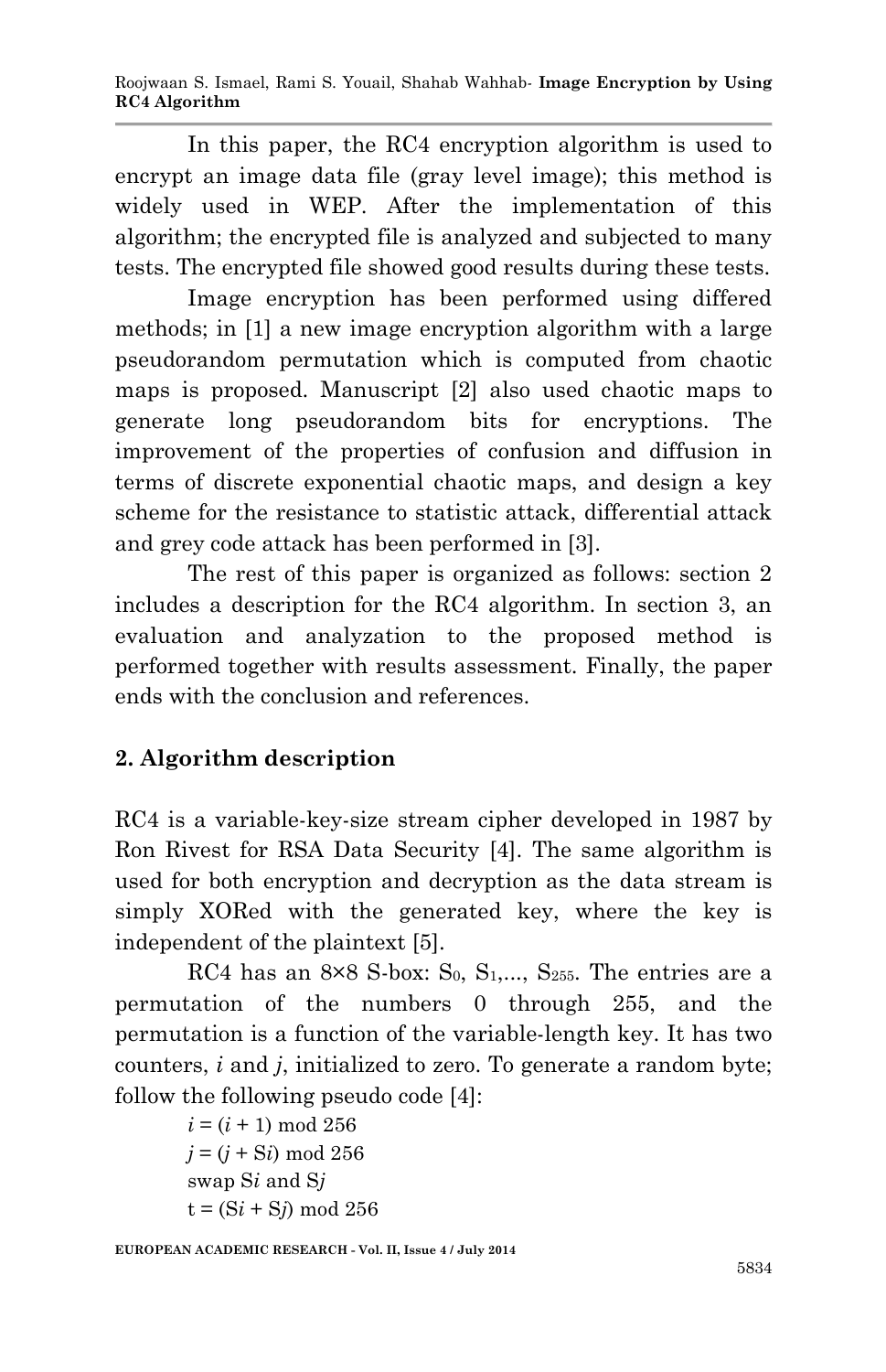Roojwaan S. Ismael, Rami S. Youail, Shahab Wahhab*-* **Image Encryption by Using RC4 Algorithm**

 $K = St$ 

In encryption process, the ciphertext is produced by XORing the byte *K* with the plaintext. While in decryption process, the plaintext is re-produced by XORing the ciphertext with the byte *K*. For more details about RC4 refer to [4,6,7].

#### **3. Experimental results**

A secure encryption method must be resistant to many cryptanalysis and attacks and passes several tests, such as histogram analysis and FIPS 140 testing. Our method has been applied to a gray level image JPEG ( ) file format of size 250×250 pixel, see figure 1 for the sample image.



**Fig. 1: the sample image**

#### **3.1 Histogram test**

The biggest problem that faces image encryption and does not exist in text encryption is the redundancy in plaintext. Therefore the used algorithm must give high distribution pixels for the ciphertext image so that the attacker cannot extract any useful information from it.

The following figure compares the histograms of plaintext image and ciphertext image.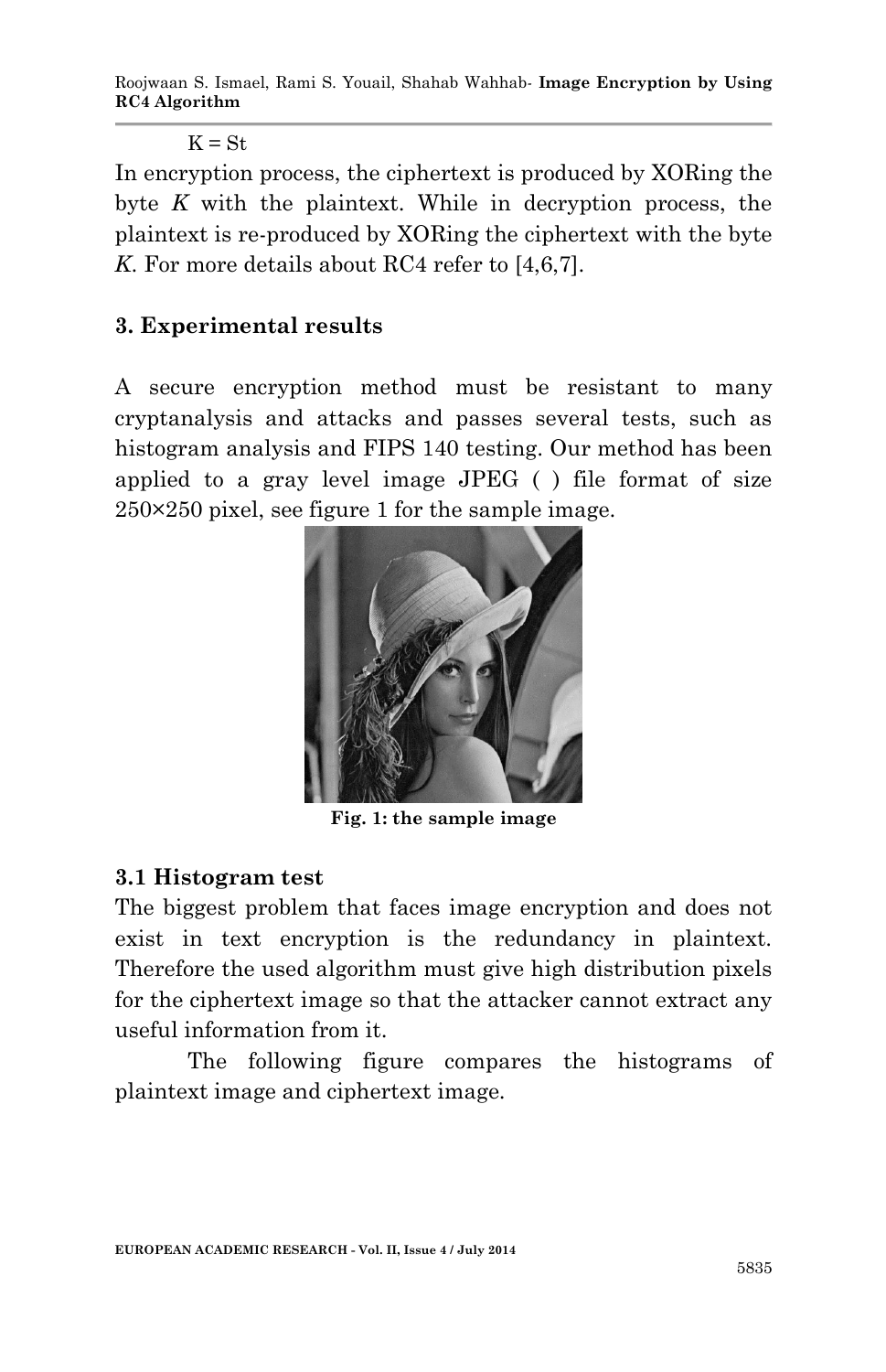Roojwaan S. Ismael, Rami S. Youail, Shahab Wahhab*-* **Image Encryption by Using RC4 Algorithm**



**Fig.1: histogram before and after encryption**

In the previous figure, the X-axis represents the pixel value, while the Y-axis represents the frequency of each pixel. From figure 1.a, we can see that the image before encryption has a certain distribution; were the pixels are intensive in the middle of the histogram. The maximum value is 9287 and minimum value is 741, the difference is 8546. While after the encryption process, figure 1.b, we notice that the pixels are normally distributed along the X-axis, the maximum value is 3550 and minimum value is 3305, the difference is 245.

### **3.2 The FIPS 140 tests**

After the encryption process, we applied the FIPS-140 four tests to the ciphertext images [8]. Our method had passed these tests with good results.

There are four tests: Monobit, Poker, Runs tests and Long run tests. Each of the tests was designed to test the randomness of a sample sequence length of 20,000 bits as follows [1]:

- 1. The Monobit test: in this test we need to calculate X which represents the number of 1's in a 20,000 bits stream, the test is passed if  $9,725 < X < 10,275$ .
- 2. The Poker test: Divide the 20,000 bit stream into 5000 contiguous 4 bit segments. Count and store the number of occurrences of each of the 16 possible 4 bit values.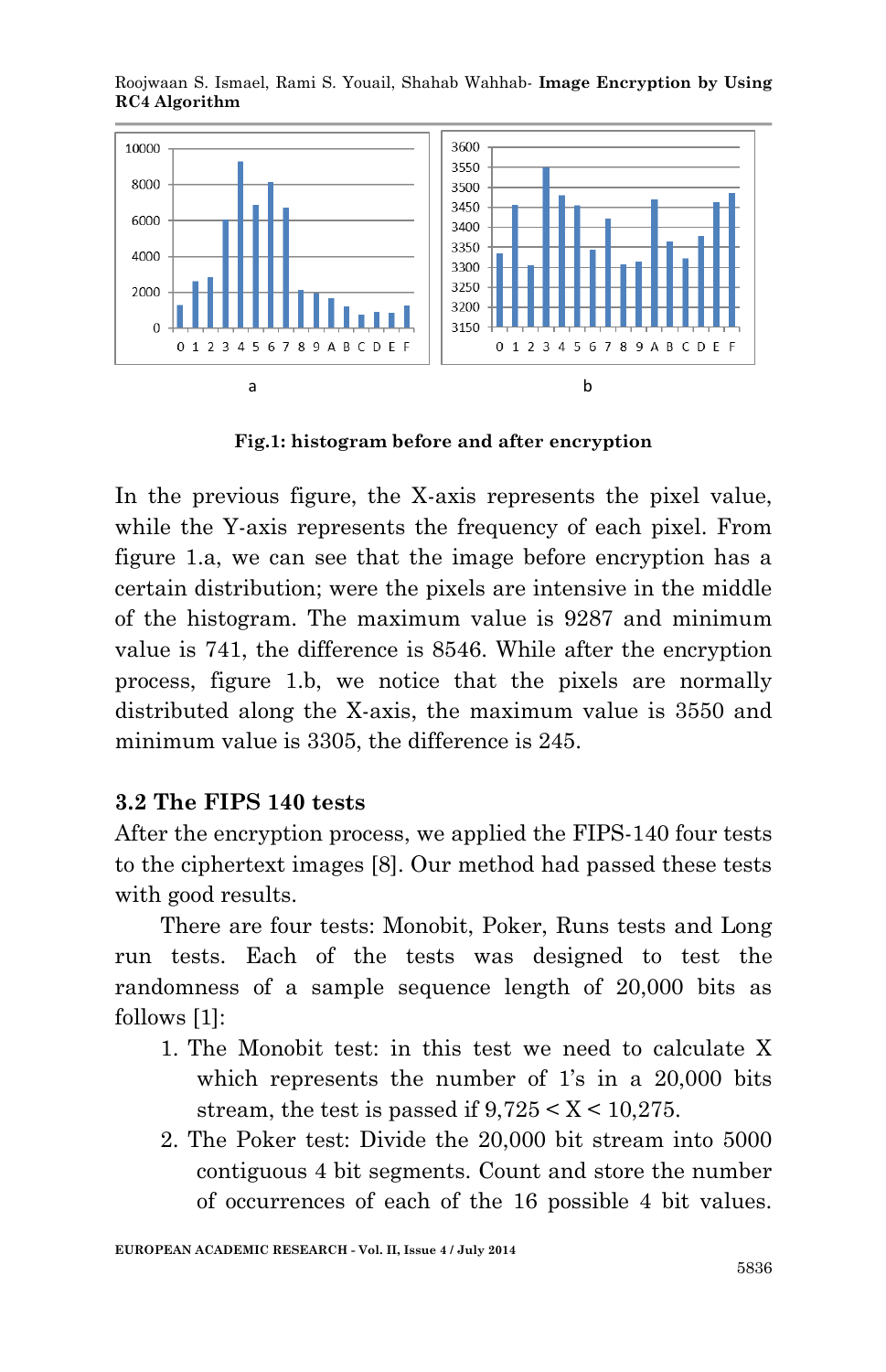Denote g(i) as the number of each 4 bit value i where i=0,..,15. The calculate Y which is given by:

$$
Y = \frac{16}{5000} \sum_{i=0}^{15} g(i)^2 - 5000
$$

The test is passed if  $2.16 \le Y \le 46.17$ .

3. The run test: the run represents the maximum sequence of continues zeros or ones. All runs of all lengths in the sample stream should be counted and stored. The test is passed if the runs of all length are within the given intervals below.

 **Table 1.** 

| Run length |           |           |                               |         |
|------------|-----------|-----------|-------------------------------|---------|
| Pass value | 2315-2685 | 1114-1386 | $527-723$   240-384   103-209 | 103-209 |

4. The Long run test: in this test, the longest run of both zero and one within 20,000 bits must be calculated. The test is passed if the longest run is less than 26.

We applied the previous tests on 50 different samples of random locations from the ciphertext image. The following table represents the results of monobit test and poker test; only ten random runs are picked up.

| The test         | Monobit Test | Poker Test |
|------------------|--------------|------------|
| Run 1            | 10,021       | 16.3556    |
| Run 2            | 10.074       | 29.0848    |
| Run 3            | 9,957        | 10.0512    |
| Run <sub>4</sub> | 10.058       | 11.472     |
| Run 5            | 9.974        | 14.2048    |
| Run 6            | 10,140       | 15.0432    |
| Run 7            | 10,040       | 16.0256    |
| Run 8            | 10,087       | 15.4626    |
| Run 9            | 9.958        | 13.4016    |
| Run 10           | 10,019       | 9.0048     |

**Table 2. The results of Monobit and Poker tests**

Table 3 contains the results of run test, the number at the top of each column represents the length of the run. **Table 3. Run test Result**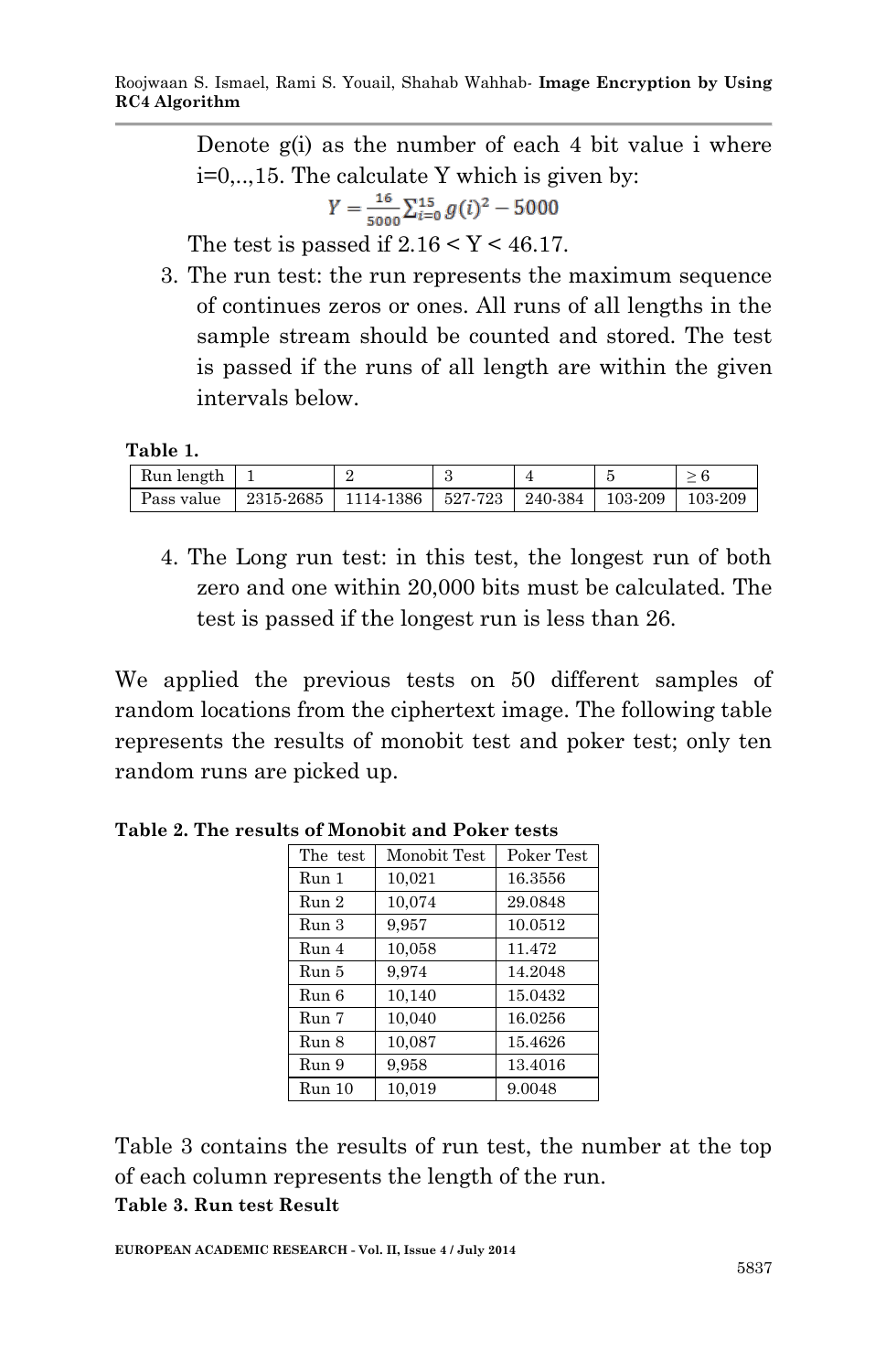| Run length | 1    | $\overline{2}$ | 3   | 4   | 5   | $\geq 6$ |
|------------|------|----------------|-----|-----|-----|----------|
| Run 1      | 2523 | 1236           | 633 | 302 | 156 | 86       |
| Run 2      | 2416 | 1229           | 635 | 322 | 171 | 79       |
| Run 3      | 2523 | 1231           | 646 | 324 | 171 | 73       |
| Run 4      | 2528 | 1224           | 654 | 308 | 155 | 72       |
| Run 5      | 2551 | 1228           | 608 | 310 | 158 | 83       |
| Run 6      | 2535 | 1183           | 642 | 330 | 146 | 74       |
| Run 7      | 2543 | 1250           | 617 | 312 | 146 | 77       |
| Run 8      | 2544 | 1217           | 626 | 311 | 174 | 84       |
| Run 9      | 2522 | 1257           | 614 | 307 | 154 | 76       |
| Run 10     | 2544 | 1219           | 610 | 309 | 154 | 85       |

Roojwaan S. Ismael, Rami S. Youail, Shahab Wahhab*-* **Image Encryption by Using RC4 Algorithm**

### **Conclusion**

After implementing the proposed encryption scheme; we found that that encrypted image has a very high distribution calculated from histogram, all the pixels are randomly distributed and the different between the higher and lowest value is very small comparing with the difference before encryption. Also the system passed the FIPS test and the results are within the accepted ranges.

#### **REFERENCES:**

- Chandra, Praphul, Alan Bensky, Tony Bradley, Chris Hurley, Steve Rackley, John Rittinghouse, James F. Ransome, Timothy Stapko, George L. Stefanek, Frank Thornton, and Jon Wilson. 2009. "Wireless Security." Elsevier. [6]
- National Institute of Standards and Technology (NIST). 2001. *FIPS pub 140-2: Security requirements for cryptographic modules*. [8]
- Oswal, Sumit, Sandeep Rai, and Nikesh Tiwari. 2013. "Secured Image with Pseudorandom Permutation Using longer bit with Chaotic Maps." *International Journal of Digital Signal and Image Processing* (IJDSIP) 1(1). [2]
- Schneier, Bruce. 1996. *Applied Cryptography*. Second edition. John Wiley & Sons. [4]